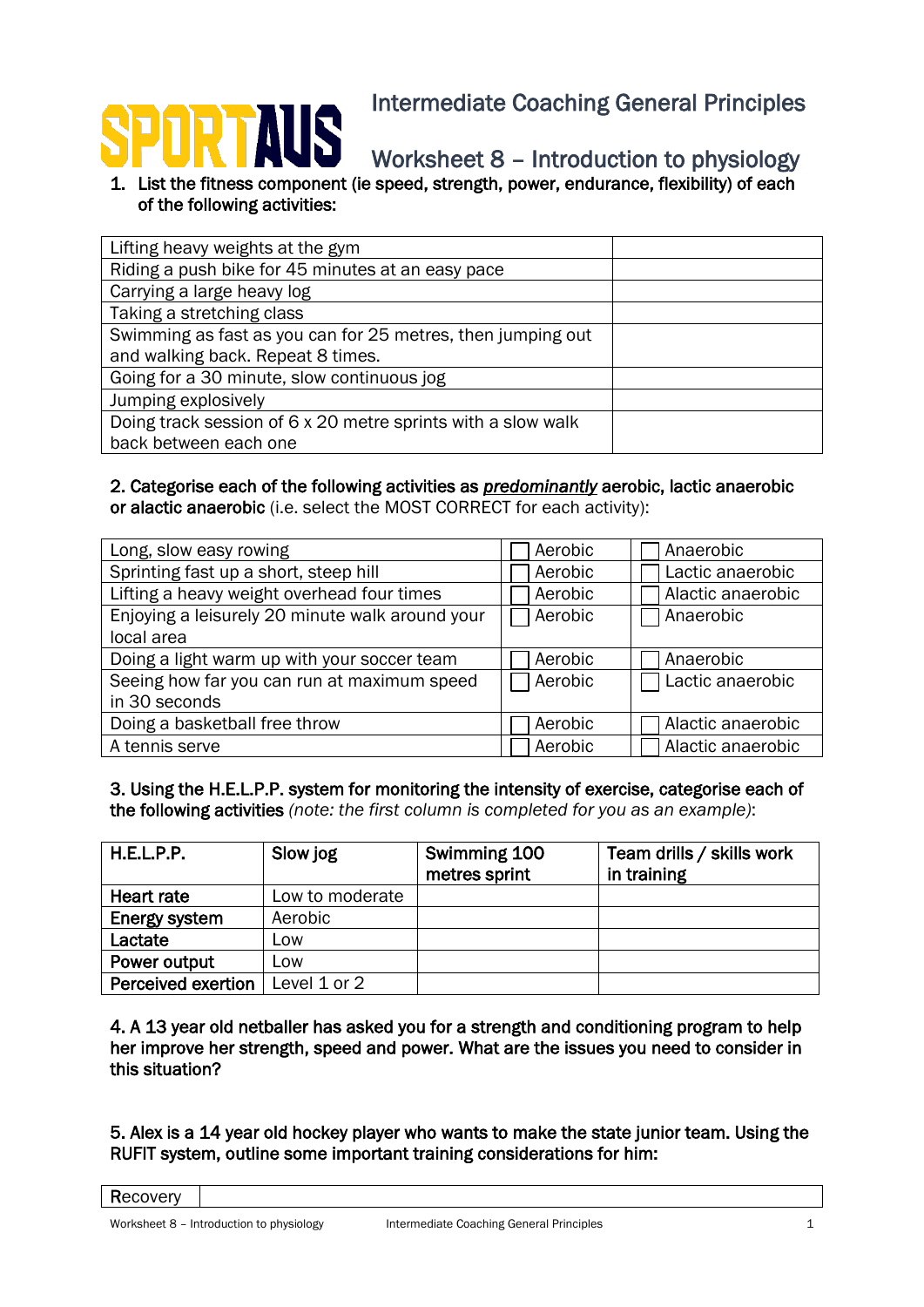| <b>Unique</b> |  |
|---------------|--|
| Frequency     |  |
| Intensity     |  |
| <b>Time</b>   |  |

## 6. Read through this self monitoring report card for Hayden, an 18 year old triathlete in his first year of full training. What "messages" is this information telling you about his training and competition program?

| <b>Fatigue factor</b>                               |  |  |  |
|-----------------------------------------------------|--|--|--|
| What's my attitude to training and life like today? |  |  |  |
| How do I feel today?                                |  |  |  |
| How did I sleep last night?                         |  |  |  |
| How do my muscles feel today?                       |  |  |  |
| How positive do I feel today?                       |  |  |  |
| How's my appetite today?                            |  |  |  |

## 7. Following on from question 6 above, what type of recovery activities would you consider introducing to help Hayden deal with his current situation?

#### 8. Match the following "feedback comments" from athletes to a training principle (ie. individuality, reversibility, overload, specificity, variety, recovery, progression). Note that you can identify more than one training principle for each example.

- a) "I find that if I don't keep up my long run in the morning, my endurance ability seems to decrease"
- b) "You know, last year I was struggling to lift 50 kilograms in my bench press. Now 110 kgs is no problem"
- c) "I love training hard, but I need to have Friday off every week. It makes me feel so much stronger and faster the next day"
- d) "Swimming is great but I race much better if I do a yoga session every week and some circuits each Wednesday"
- e) "I can't believe it. Genevieve and I are both training for the same event, we are the same age, we have been in the sport for the same time, but she can do so much more training than I can"
- f) "I am so sore. The coach has really increased our sprint work this week"
- g) "How come the forwards have to work so much harder than the backs? We seem to be lifting more weights and doing more work on techniques like scrums, lineouts and set plays while the backs just do ball work and speed training"
- h) "Training around the city is great but I love it when we do our long Sunday ride out in the country"